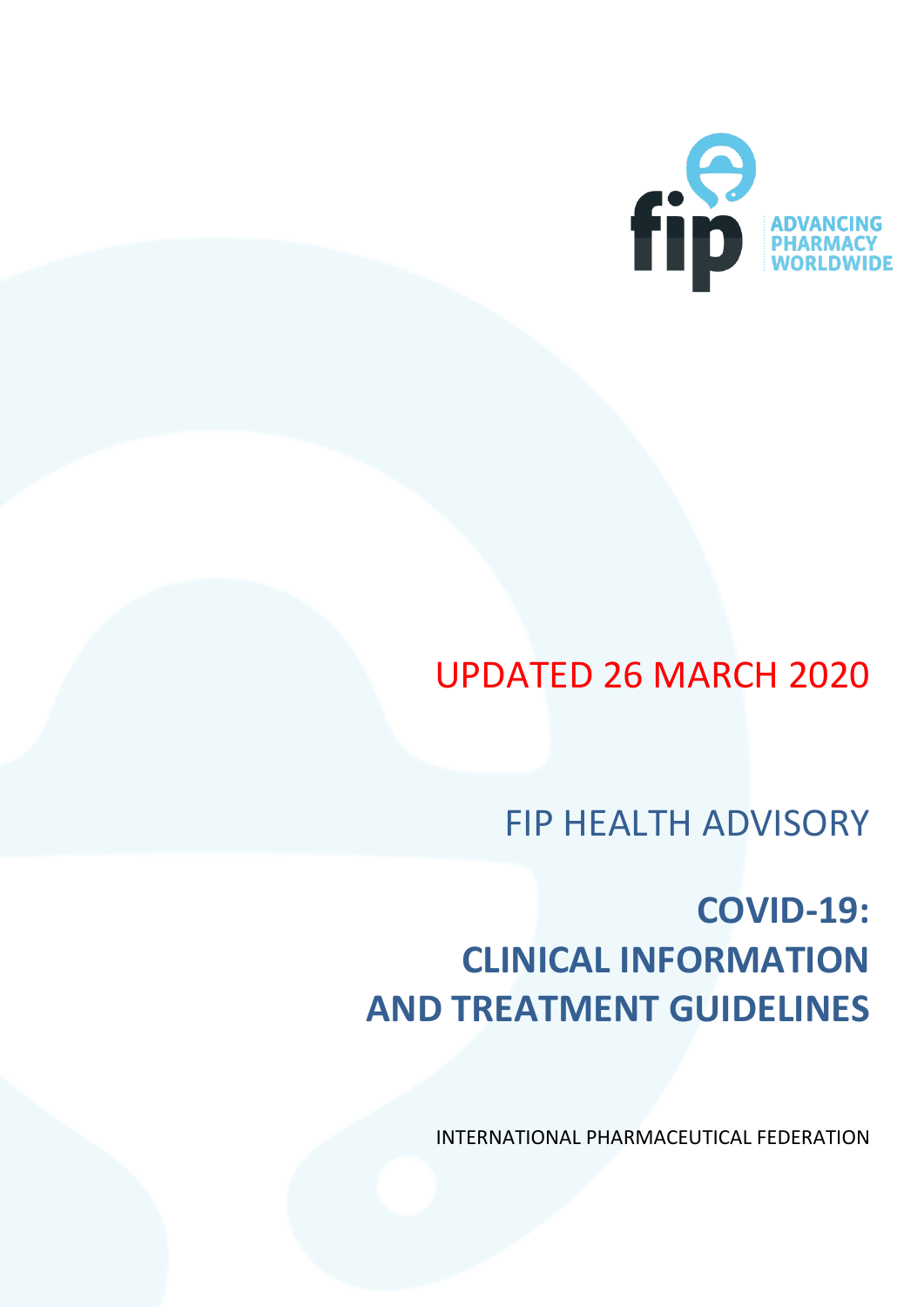

## **COVID-19: CLINICAL INFORMATION AND TREATMENT GUIDELINES**

*FIP will update this interim guidance as more information becomes available.*

## Table of Contents

|                                                            | Purpose of this document                                       | 2 |  |  |
|------------------------------------------------------------|----------------------------------------------------------------|---|--|--|
|                                                            | SARS-CoV-2 Coronavirus: Basic facts                            |   |  |  |
|                                                            | What is a coronavirus?                                         | 2 |  |  |
|                                                            | What is the SARS-CoV-2 coronavirus / COVID-19 pandemic?        | 3 |  |  |
| Coronavirus Disease 2019 (COVID-19) - Clinical information |                                                                |   |  |  |
|                                                            | Modes of transmission                                          | 4 |  |  |
|                                                            | Disease prevention                                             | 5 |  |  |
|                                                            | Diagnostic testing for COVID-19 in suspected human cases       | 5 |  |  |
|                                                            | Disease onset                                                  | 5 |  |  |
|                                                            | Symptoms                                                       | 6 |  |  |
| COVID-19: Treatment guidelines and research updates        |                                                                | 6 |  |  |
|                                                            | Clinical treatment medicines                                   | 6 |  |  |
|                                                            | Convalescent plasma therapy                                    | 8 |  |  |
|                                                            | Advances in vaccines development for the treatment of COVID-19 | 8 |  |  |
|                                                            | Progress of clinical trials for the treatment of COVID-19      | 9 |  |  |
|                                                            | Bibliography                                                   |   |  |  |
|                                                            | ANNEX 1: List of key medicines for the treatment of COVID-19   |   |  |  |
|                                                            | Validity                                                       |   |  |  |
|                                                            | Acknowledgements                                               |   |  |  |
|                                                            |                                                                |   |  |  |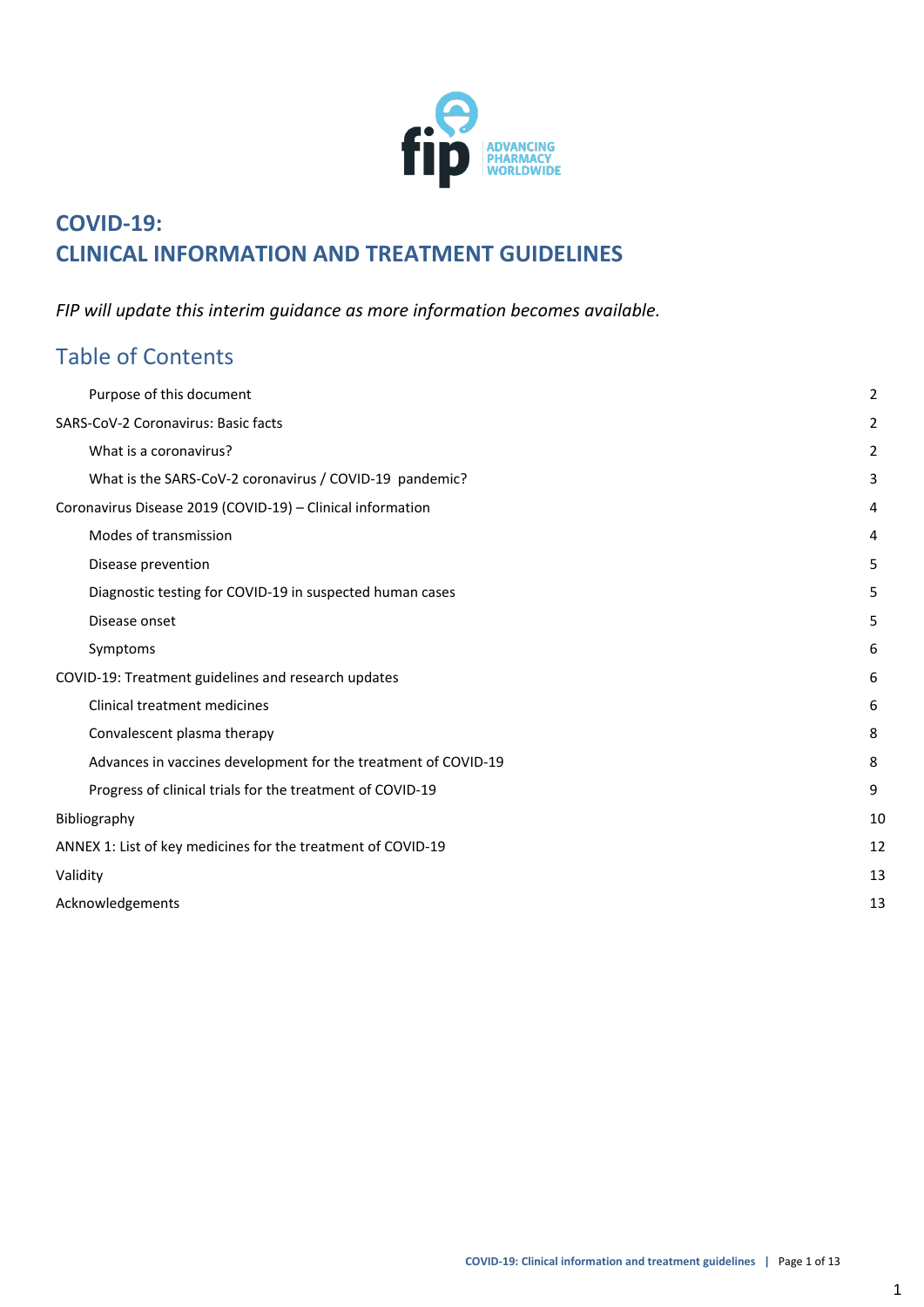#### <span id="page-2-0"></span>**Purpose of this document** Since December 2019, an outbreak of a new human coronavirus has spread to many countries and caused thousands of cases and deaths. COVID-19 is the disease caused by the new virus SARS-CoV-2. Most people who are infected get mild respiratory symptoms that will disappear on their own, but some people develop more severe illness, like pneumonia. The virus is transmitted through contact with an infected person or via respiratory droplets when an infected person coughs or sneezes. There is a higher risk of infection if you have been in an area where the virus is spreading, or if you have been in close contact with a person infected with the new coronavirus. There is also a higher risk if you suffer from comorbidities already.

The purpose of this document is to provide relevant clinical information and treatment guidelines on the COVID-19 pandemic. – for pharmacists and the pharmacy workforce, both in a primary care context (i.e. community pharmacies and primary healthcare facilities) and in hospital settings, as well as for pharmacists working as clinical biologists in medical analysis laboratories, for example, as clinical biologists, and offer a set of references that may be consulted for more information.

Coronavirus infections can be prevented and an outbreak can be stopped through the active engagement of decision-makers, healthcare professionals, the media and the community. This was demonstrated in previous coronavirus outbreaks such as in 2003 with SARS-CoV (Severe Acute Respiratory Syndrome Coronavirus) or in 2012 with MERS-CoV (Middle East Respiratory Syndrome Coronavirus). This document aims to assist pharmacists and the pharmacy workforce in preventing the spread of the disease and contributing to its efficient management in the healthcare system.

#### <span id="page-2-1"></span>**SARS-CoV-2 Coronavirus: Basic facts**

<span id="page-2-2"></span>**What is a coronavirus?** Coronaviruses (CoVs) are a large family of viruses that cause illness ranging from the common cold to more severe diseases such as Middle East [Respiratory](https://www.who.int/emergencies/mers-cov/en/) Syndrome (MERS-[CoV\)](https://www.who.int/emergencies/mers-cov/en/) and Severe Acute Respiratory Syndrome [\(SARS-CoV\).](https://www.who.int/csr/sars/en/) A novel [coronavirus](https://www.who.int/emergencies/diseases/novel-coronavirus-2019) (nCoV) is a new strain that has not been previously identified in humans.

> Coronaviruses are zoonotic, meaning they are transmitted between animals and people. Detailed investigations found that SARS-CoV was transmitted from civet cats to humans and MERS-CoV from dromedary camels to humans. Several known coronaviruses are circulating in animals that have not yet infected humans.

> Coronaviruses are large, enveloped, positive-stranded RNA viruses. They have the largest genome among all RNA viruses. The genome is packed inside a helical capsid formed by the nucleocapsid protein and further surrounded by an envelope. Associated with the viral envelope are at least three structural proteins: the membrane protein and the envelope protein are involved in virus assembly, whereas the spike protein mediates virus entry into host cells. Among the structural proteins, the spike forms large protrusions from the virus surface, giving coronaviruses the appearance of having crowns (hence their name; *corona* in Latin means crown). In addition to mediating virus entry, the spike is a critical determinant of viral host range and tissue tropism and a major inducer of host immune responses. (Li, 2016)

> Coronaviruses usually affect mammals and birds, causing a variety of lethal diseases. In general, coronaviruses cause widespread respiratory, gastrointestinal and central nervous system diseases in humans and other animals, threatening human health and causing economic loss from mild upper to lower respiratory tract infections. (Li, 2016) Coronaviruses are capable of adapting to new environments through mutation and recombination with relative ease. (Li, 2016) As such, they can affect new hosts and tissues.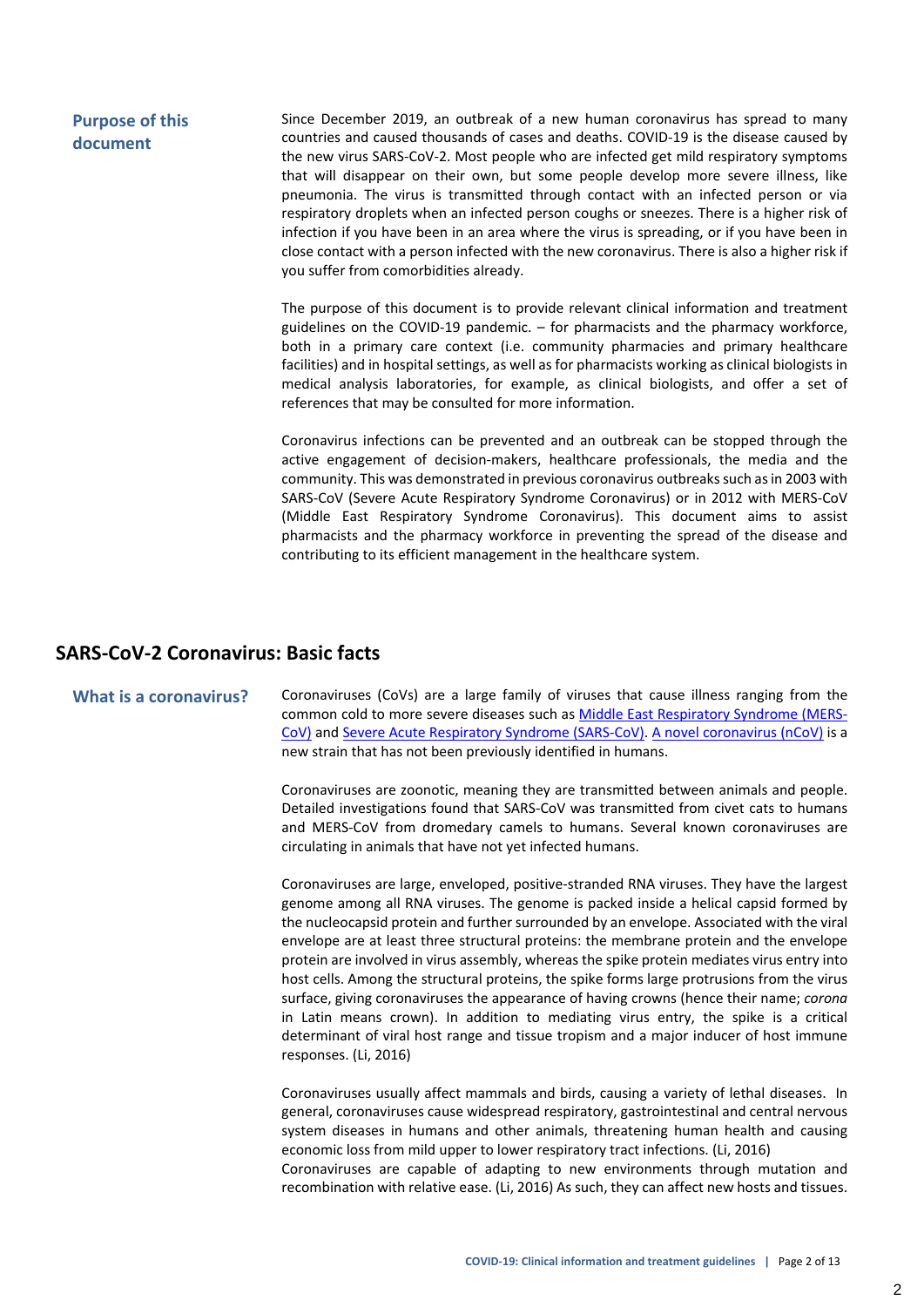For this reason, although rarely, certain coronaviruses that usually affect only certain animal species can generate new strains that can cross over to human hosts and then be transmitted between humans. Since humans had not been exposed to such viruses before and cannot be protected by either existing vaccines or natural immunity, these mutations can rapidly lead to disease outbreaks and, eventually, pandemics. This was the case with the previous outbreaks of SARS and MERS.

#### <span id="page-3-0"></span>**What is the SARS-CoV-2 coronavirus / COVID-19 pandemic?**

The SARS-CoV-2 is a novel strain of coronavirus that was first detected in the city of Wuhan, in the province of Hubei, in the People's Republic of China – a city with a population of 11 million. The outbreak started as a pneumonia of unknown causal agent at the end of December 2019.

Phylogenetics analyses undertaken with available full genome sequences suggest that bats appear to be the reservoir of COVID-19 virus, but the intermediate host(s) has not yet been identified. (World Health Organization, 2020)

On 30 January 2020, the World Health Organization (WHO) declared the outbreak a Public Health Emergency of International Concern. The WHO recommended that the interim name of the disease causing the current outbreak should be 2019-nCoV acute respiratory disease. In the 2019-nCoV acronym, "2019" is the year the virus was first detected, "n" means "new", and "CoV" corresponds to the coronavirus family.

On 11 February 2020, the International Committee on Taxonomy of Viruses (ICTV) decided to name the virus as **severe acute respiratory syndrome coronavirus 2 (SARS-CoV-2)**, and the WHO finally decided to name the disease caused by this virus as **COVID-19** (for **Co**rona**vi**rus **d**isease identified in 20**19**).

Following large outbreaks of the disease in multiple countries, with thousands of deaths around the world, on 11 March 2020 the WHO declared the outbreak to be a pandemic.

For updated figures of the number of confirmed cases and deaths, as well as demographic and epidemiological data on the pandemic, you can consult the webpage <https://www.worldometers.info/coronavirus/> and/or the [webpage](https://gisanddata.maps.arcgis.com/apps/opsdashboard/index.html#/bda7594740fd40299423467b48e9ecf6) developed by the [Center for Systems Science and Engineering at Johns Hopkins University.](https://gisanddata.maps.arcgis.com/apps/opsdashboard/index.html#/bda7594740fd40299423467b48e9ecf6)

The virus seems to have mutated already after its original transmission from the animal host or reservoir to humans, leading to at least two different strains. Population genetic analyses of 103 SARS-CoV-2 genomes indicated that these viruses evolved into two major types (designated L and S). Although the L type (∼70%) is more prevalent than the S type (∼30%), the S type was found to be the ancestral version. (Xiaolu Tang, 2020)

While both types play a part in the current outbreak, the higher prevalence of the L-type suggests that it is more aggressive. However, it is important to keep in mind that viruses mutate all the time and that not all mutations are indicative of increased disease severity or transmission rates. In fact, differences between the two types of the novel coronavirus are so small that researchers are reluctant to even classify them as separate strains. Given that multiple groups around the world are working on a vaccine, knowing the exact number of strains (or types) of the virus is crucial because, in order to be effective, the eventual vaccine will have to target features present in all known strains (or types). Luckily, many of the identified genetic differences are unlikely to affect the production of proteins, meaning there should not be significant changes to how the virus operates or the symptoms it causes. (Technology.org, 2020)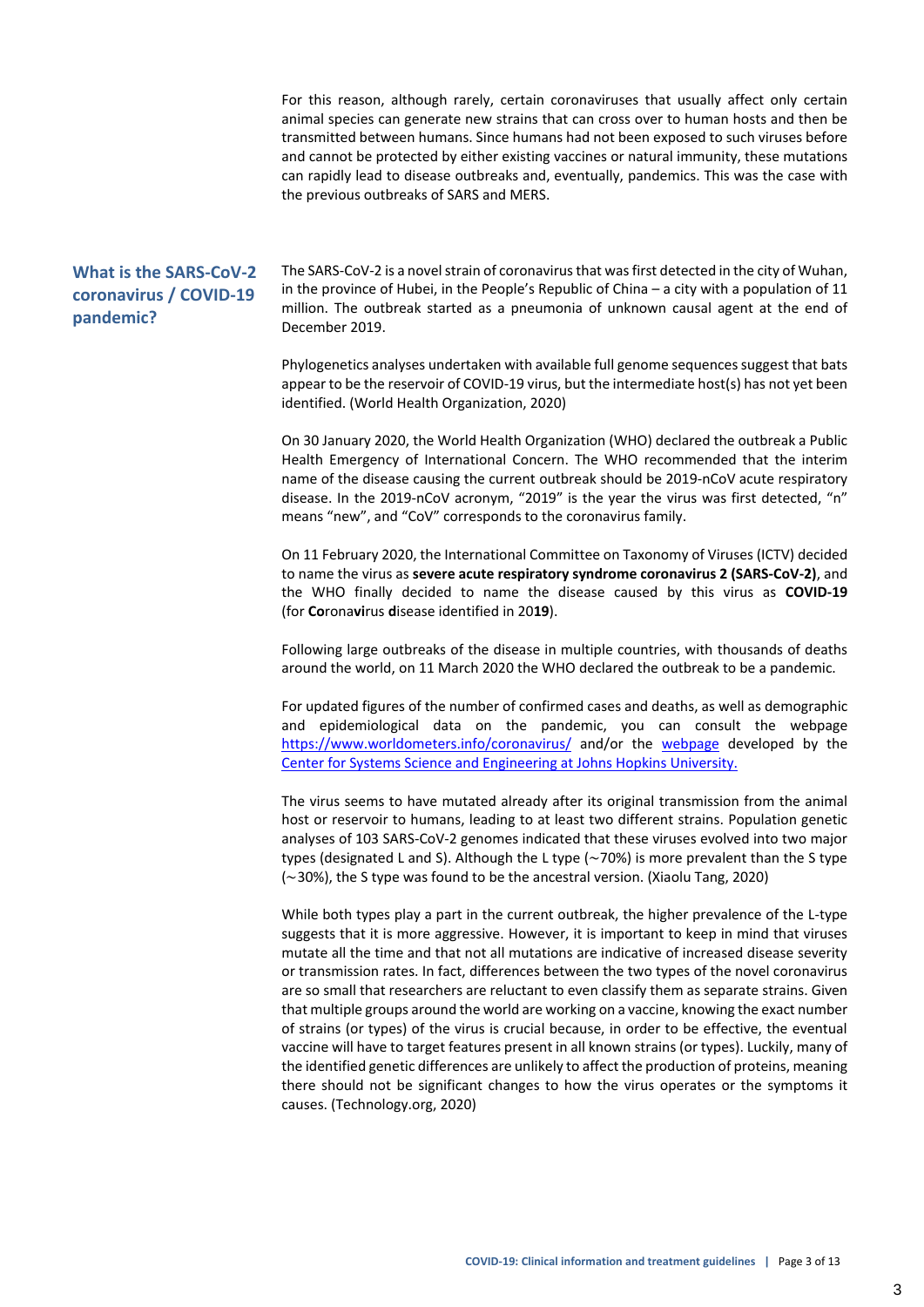#### <span id="page-4-0"></span>**Coronavirus Disease 2019 (COVID-19) – Clinical information**

<span id="page-4-1"></span>

|  | <b>Modes of transmission</b> |  |
|--|------------------------------|--|
|  |                              |  |

The transmission of SARS-CoV-2 occurs by the following mechanisms:

- a. Most often, spread from person to person among close contacts(about 6 feet/1.8 metres).
- b. Person-to-person spread is thought to occur mainly via respiratory droplets produced when an infected person coughs or sneezes, similar to how influenza and other respiratory pathogens spread.
- c. These droplets can land in the mouths, noses or eyes of people who are nearby or possibly be inhaled into the lungs.
- d. It may be possible that a person can get COVID-19 by touching a surface or object that has the virus on it and then touching their own mouth, nose or possibly their eyes, but this is not thought to be the main way the virus spreads (Centers for Disease Control and Prevention, 2020). There is evidence that coronaviruses can remain infectious on inanimate surfaces for several hours or even days. (Kampf G, 2020). See also the section on "Cleaning and disinfection management".
- e. Typically, with most respiratory viruses, people are thought to be most contagious when they are most symptomatic (the sickest). With COVID-19, however, there have been reports of spread from an asymptomatic infected patient to a close contact. (Centers for Disease Control and Prevention, 2020) (Rothe, 2020). Recent studies suggest that asymptomatic (or pre-symptomatic) patients may indeed be driving the rapid expansion of the disease (Ruiyun Li, 2020).
- f. Also, patients may remain contagious up to two weeks after the remission of symptoms. According to Wölfel and collaborators, whereas symptoms mostly waned by the end of the first week, viral RNA remained detectable in throat swabs well into the second week. Stool and sputum samples remained RNA-positive over even longer periods, in spite of full resolution of symptoms. (Roman Wölfel, 2020)
- g. Minimal information is available regarding COVID-19 during pregnancy. Intrauterine or perinatal transmission has not been identified. In two reports including a total of 18 pregnant women with suspected or confirmed COVID-19 pneumonia, there was no laboratory evidence of transmission of the virus to the neonate. However, two neonatal cases of infection have been documented. In one case, the diagnosis was made at day 17 of life after close contact with the infant's mother and a maternity matron who were both infected with the virus. The other case was diagnosed 36 hours after birth; the source and time of transmission in that case were unclear. (McIntosh, 2020) Much of the advice in various countries, such as UK, about pregnant women moving to socially isolate is preventive rather than based on evidence of increased risk of harm.
- h. In limited studies on women with COVID-19 and another coronavirus infection, Severe Acute Respiratory Syndrome (SARS-CoV), the virus has not been detected in breast milk; however it is not known whether mothers with COVID-19 can transmit the virus via breast milk. Breast milk provides protection against many illnesses.
- i. There are rare exceptions when breastfeeding or feeding expressed breast milk is not recommended. The CDC has no specific guidance for breastfeeding during infection with similar viruses like SARS-CoV or Middle Eastern Respiratory Syndrome (MERS-CoV) also both coronaviruses. In a similar situation to COVID-19, the CDC recommends that a mother with flu continue breastfeeding or feeding expressed breast milk to her infant while taking precautions to avoid spreading the virus to her infant. Given low rates of transmission of respiratory viruses through breast milk, the World Health Organization presently states that mothers with COVID-19 can breastfeed. (Academy of Breastfeeding Medicine, 2020)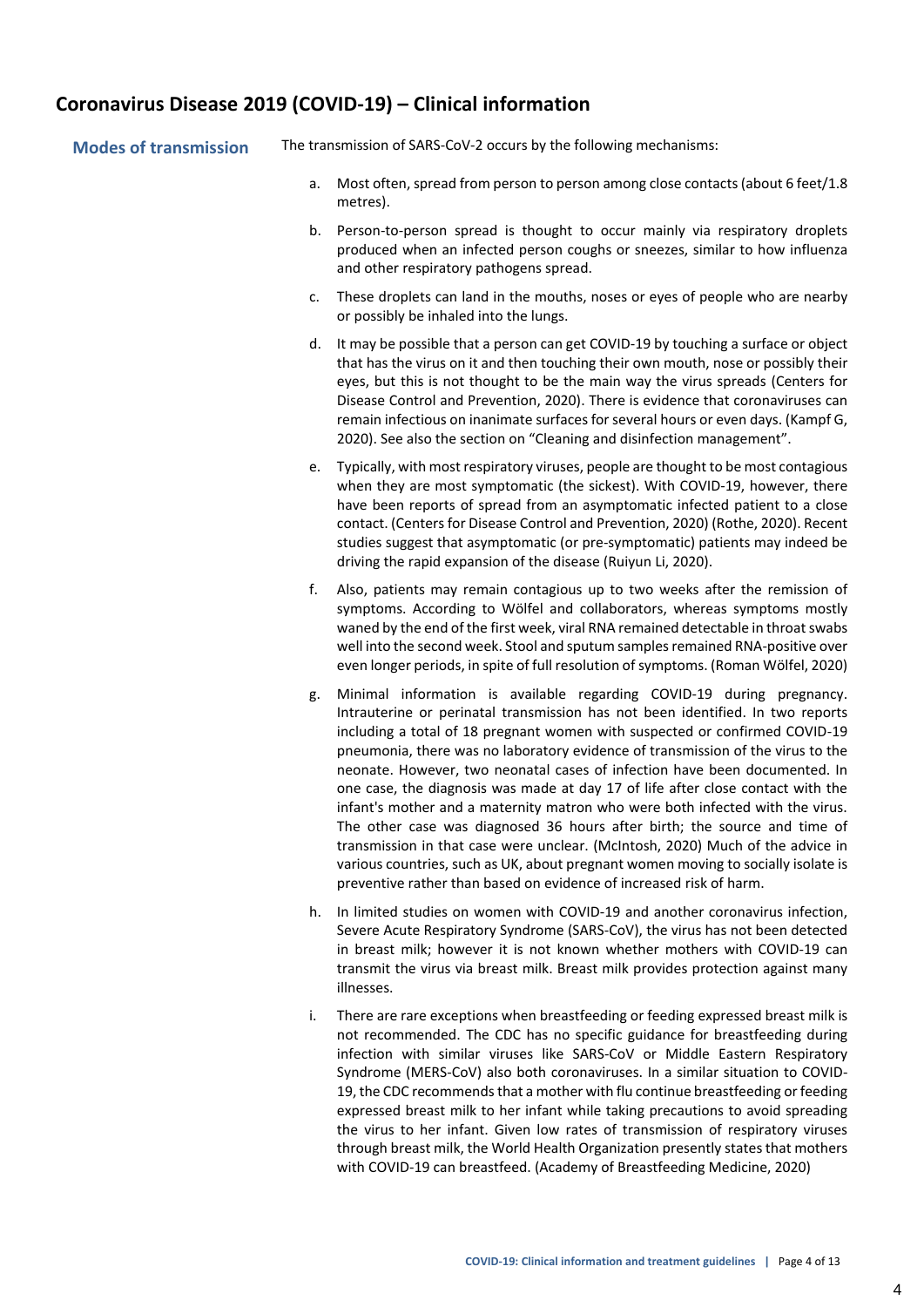#### <span id="page-5-0"></span>**Disease prevention** To help control further spread of the virus, people who are suspected or confirmed to have the disease should be isolated from other patients and treated by health workers using strict infection control precautions.

People who have had social contact with symptomatic individuals with confirmed COVID-19 should be followed up as a contact through the local healthcare teams.

The WHO's standard recommendations for the general public to reduce exposure to and transmission of this and other respiratory illnesses are as follows, which include hand and respiratory hygiene, and safe food practices:

- 1. Frequently clean hands by using alcohol-based hand rub or soap and water;
- 2. When coughing and sneezing cover the mouth and nose with a flexed elbow or tissue – throw the tissue away immediately and wash hands;
- 3. Avoid close contact with anyone who has fever and cough;
- 4. If you have fever, cough and difficulty breathing seek medical care early and share previous travel history with your healthcare provider;
- 5. When visiting live markets in areas currently experiencing cases of novel coronavirus, avoid direct unprotected contact with live animals and surfaces in contact with animals;
- 6. The consumption of raw or undercooked animal productsshould be avoided. Raw meat, milk or animal organs should be handled with care, to avoid crosscontamination with uncooked foods, as per good food safety practices. (World Health Organization, 2020)

#### **Self-isolation by persons with symptoms and/or persons who may have been in contact with infected persons**

Self-isolation means avoiding situations where you could infect other people. This means all situations where you may come in contact with others, such as social gatherings, workplaces, schools, child care/pre-school centres, universities, faith-based gatherings, aged care and health care facilities, prisons, sports gatherings, supermarkets, restaurants, shopping malls, and all public gatherings. (Ministry of Health of New Zealand, 2020)

<span id="page-5-1"></span>

| <b>Diagnostic testing for</b><br><b>COVID-19 in suspected</b><br>human cases | There are currently several tests available in the market or under development for<br>diagnosing COVID-19 (SARS-COV-2 infection). They are mostly based on molecular<br>diagnosis (complex polymerase chain reaction (PCR) or reverse transcription polymerase<br>chain reaction (RT-PCR) techniques) targeting different parts of the viral genome. |  |  |
|------------------------------------------------------------------------------|------------------------------------------------------------------------------------------------------------------------------------------------------------------------------------------------------------------------------------------------------------------------------------------------------------------------------------------------------|--|--|
|                                                                              | Some serological assays are also in development, but currently they cannot compete in<br>accuracy with molecular diagnosis, particularly in the early phase of infection. This is<br>particularly true for patients who are immunocompromised, and in the elderly. This lack<br>of equivalency is also true in terms of analytical performance.      |  |  |
|                                                                              | For further details about diagnostic tests and the roles of pharmacists in this area, see<br>the FIP guidance "COVID-19: Guidelines for pharmacists and the pharmacy workforce" at<br>www.fip.org/coronavirus.                                                                                                                                       |  |  |
| <b>Disease onset</b>                                                         | The SARS-CoV-2 has an incubation period of 2 to 14 days before the onset of symptoms.                                                                                                                                                                                                                                                                |  |  |
|                                                                              | A study led by researchers at Johns Hopkins Bloomberg School of Public Health yielded an<br>estimate of 5.1 days for the median disease incubation period. This median time from<br>exposure to onset of symptoms suggests that the 14-day quarantine period                                                                                         |  |  |

<span id="page-5-2"></span>recommended by the WHO and other organisations is reasonable.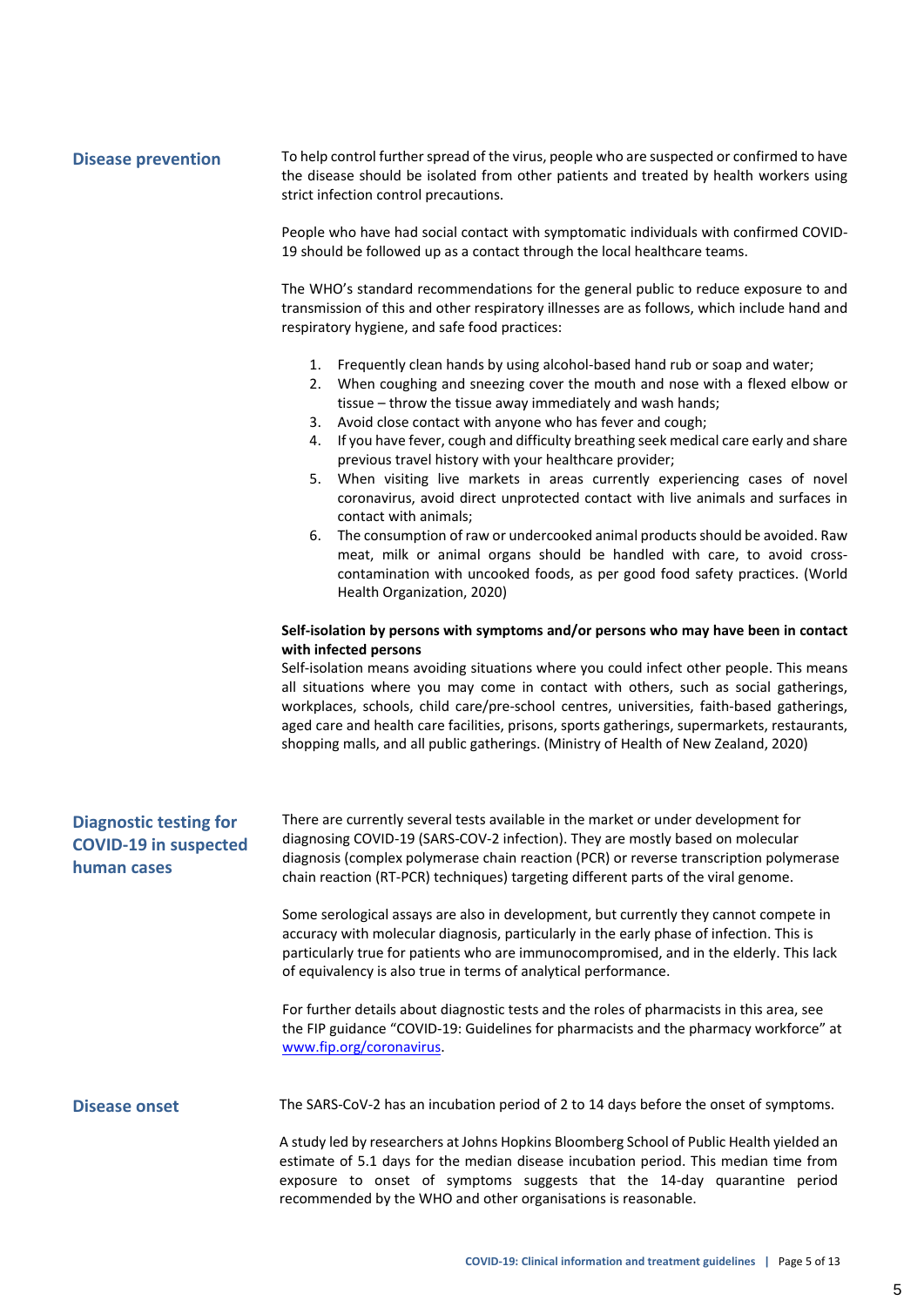The analysis suggests that about 97.5% of people who develop symptoms of SARS-CoV-2 infection will do so within 11.5 days of exposure. The researchers estimated that for every 10,000 individuals quarantined for 14 days, only about 101 would develop symptoms after being released from quarantine. (Lauer SA, 2020)

<span id="page-6-0"></span>**Symptoms** For confirmed COVID-19 cases, reported illnesses have ranged from people with little to no symptoms to people being severely ill and dying. Symptoms can include (on admission to hospital) (Nanshan Chen, 2020):

- Fever (>80% of the patients)
- Cough (>80%)
- Shortness of breath (31%)
- Muscle ache (11%)

The disease may also occur with mild symptoms only, including: low-grade fever, cough, malaise, rhinorrhoea, sore throat without any warning signs, such as shortness of breath or difficulty in breathing, increased respiratory secretions (i.e. sputum or haemoptysis), gastrointestinal symptoms such as nausea, vomiting, and/or diarrhoea and without changes in mental status (i.e. confusion, lethargy). (World Health Organization, 2020)

Preliminary data report 11% lethality among hospitalised patients. Complications occurred in 33% of the patients, and included: acute respiratory distress syndrome (ARDS) (17%), acute renal injury, acute respiratory injury, septic shock and ventilator-associated pneumonia. (Nanshan Chen, 2020)

Risk factors for severe illness are not yet clear, although older patients or patients with underlying medical comorbidities (diabetes, hypertension, cardiovascular disease, cancer) may be at higher risk. In the most severe cases, infection can cause pneumonia, severe acute respiratory syndrome, kidney failure and even death. (World Health Organization, 2020)

Disease in children appears to be relatively rare and mild with approximately 2.4% of the total reported cases reported among individuals aged under 19 years. A very small proportion of those aged under 19 years have developed severe (2.5%) or critical disease (0.2%).(World Health Organization, 2020)

#### <span id="page-6-1"></span>**COVID-19: Treatment guidelines and research updates**

<span id="page-6-2"></span>**Clinical treatment medicines** Currently, there is no specific medicine or vaccine for COVID-19 and no medicines or vaccines have been fully tested for safety and efficacy.

> At present, antiviral therapy is mainly used, as well as symptomatic and supportive treatment based on the clinical condition of the patient. Supportive treatments include oxygen therapy, hydration, fever/pain control, and antibiotics in the presence of bacterial co-infection.

> According to the diagnosis and treatment plan recommended by the Chinese health authorities, the antiviral drugs that can be tested for treatment mainly include α-Interferon (aerosol inhalation therapy), lopinavir/ritonavir, ribavirin, chloroquine phosphate, umifenovir and others. Authorities suggested further evaluation of the efficacy of the currently recommended trial drugs in clinical applications.

> With regards to immunotherapy, for patients with extensive lung disease and severe disease, and laboratory testing of elevated IL-6 levels, tocilizumab can be tried. It is not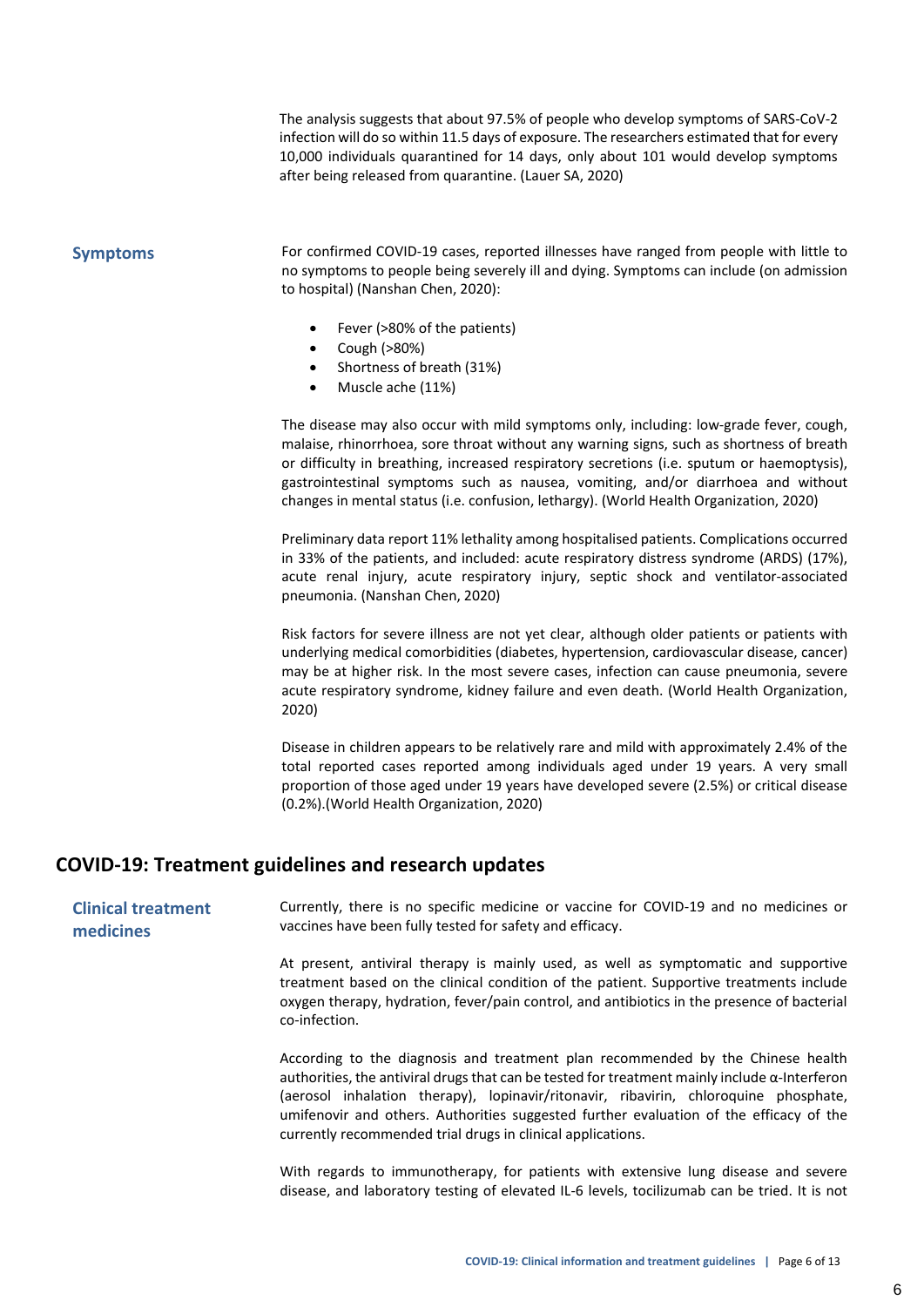recommended to use three or more antiviral drugs at the same time. And relevant diagnosis and treatment guidelines emphasize the avoidance of blind or unreasonable application of antibacterial drugs or glucocorticoids. (National Health Commission of the People's Republic of China, 2020)

In the report of the first case of COVID-19 patients in the United States published in NEJM, the patient's symptoms improved significantly after receiving Remdesivir. (Michelle L. Holshue, 2020)

In a study by the Professor Li Lan-juan's team, the antiviral effects of the triple combination (umifenovir + recombinant interferon α-2b + lopinavir/ritonavir) and the dual combination (recombinant interferon  $\alpha$ -2b + lopinavir/ritonavir) were compared. The results of the study showed that the triple combination including umifenovircan significantly shorten the negative nucleic acid time of respiratory virus and the average hospitalization time. (Wei Runan, 2020)

Also, Professor Li Lan-juan and XU Kai-jun's team evaluated the effect of low and medium doses of glucocorticoids on virus clearance. The results of the study showed that low and medium doses of glucocorticoids did not significantly shorten the median time to negative nucleic acid conversion of respiratory virus and median time to improve lung imaging. No significant benefit was observed when classification was limited to patients with COVID-19. (Ni Qin, 2020)

In summary, most of the currently published related studies focus on the COVID-19 epidemiological investigation or clinical characteristics analysis. There are still few studies to evaluate the effectiveness / safety of drugs, and the related studies are still in the clinical research stage. When using the above-mentioned possible drugs to treat COVID-19, it is necessary to carefully formulate the dosing regimen and closely monitor the safety and effectiveness of the medicine to avoid adverse drug reactions or drug interactions.

For mild cases in the community, patients are advised to stay home in isolation, except for patients who may be at higher risk of developing severe forms of the disease, including older adults (>65 years old in some countries, >70 in others), people with underlying conditions (such as cardiovascular diseases, diabetes, respiratory diseases such as COPD, or cancer) and patients with compromised immunity (congenital or acquired).

The management of symptoms may involve the use of antipyretics and/or antiinflammatory medicines for fever and mild pain. The safety of the use of ibuprofen in COVID-19 patients has been questioned by an opinion article published by The Lancet suggesting that patients being treated with medicines that increase the expression of angiotensin converting enzyme 2 (ACE2) may be at increased risk of infection and/or severe COVID-19 disease. (Lei Fang, 2020) ACE2 has been proven to mediate cell entry by SARS-CoV-2 in another paper (Markus Hoffmann, 2020). However, the evidence against the use of ibuprofen in COVID-19 patients is not robust enough to rule it out. In overall clinical practice, ibuprofen has well-established effectiveness in controlling the symptoms it is indicated for, both in mild and severe infectious disease. There is currently no conclusive evidence to establish a direct association between the use of non-steroidal antiinflammatory medications (including ibuprofen) and increased risk of infection or severity of disease. (European Medicines Agency, 2020) Nevertheless, other medicines such as paracetamol /acetaminophen may be considered for the management of fever in COVID-19 patients if appropriate.

Likewise, there is no evidence to support the assertion and that treatment with ACE inhibitors (ACEi) or angiotensin receptor blockers (ARB) could predispose individuals to adverse outcomes should they become infected with COVID-19. Various scientific and professional societies have stated that patients should continue treatment with ACEi and ARB unless specifically advised to stop by their medical team. (British Cardiovascular Society and British Society for Heart Failure, 2020)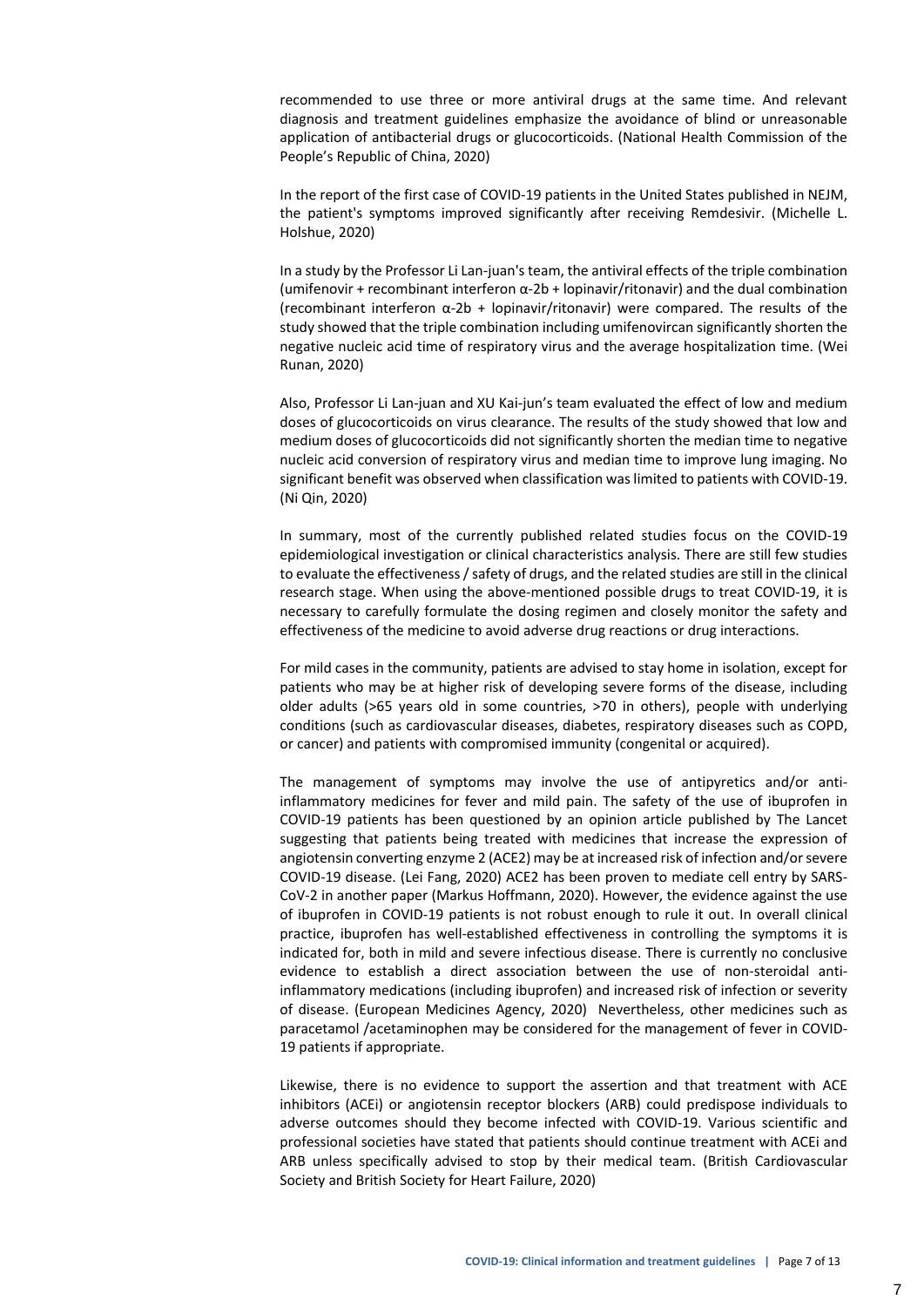Corticosteroids are not routinely recommended for viral pneumonia or acute respiratory distress syndrome (ARDS) and should be avoided because of the potential for prolonging viral replication as observed in MERS-CoV patients, unless indicated for other reasons(e.g., COPD exacerbation, refractory septic shock following Surviving Sepsis Campaign Guidelines). (Centers for Disease Control and Prevention, 2020) (Russell CD, 2020)

For patients with progressive deterioration of oxygenation indicators, rapid imaging progress, and excessive activation of the body's inflammatory response, consider using glucocorticoids for a short period of time (3-5 days). The recommended dose of methylprednisolone should not exceed 1 -2mg / kg / day.

For a rationale for different treatment options, as well as guidance for the treatment of special populations (pregnant patients, newborns, children and young people) and nutritional support, see the guidance document (in English or Chinese) prepared by the Chinese Pharmaceutical Association, also available from the [dedicated](http://www.fip.org/coronavirus) FIP webpage. (Chinese Pharmaceutical Association, 2020), a well as the table developed by the CPA in [Annex](#page-12-0) 1.

Further country-level information from countries in Europe is available on the European Association of Hospital Pharmacists [website.](https://www.eahp.eu/hp-practice/hospital-pharmacy/eahp-covid-19-resource-centre) The American Society of Health-System Pharmacists had also produced a comprehensive "Assessment of Evidence for COVID-19- Related Treatments", which is availabl[e here.](https://www.ashp.org/-/media/assets/pharmacy-practice/resource-centers/Coronavirus/docs/ASHP-COVID-19-Evidence-Table.ashx?la=en&hash=B414CC64FD64E1AE8CA47AD753BA744EDF4FFB8C&hash=B414CC64FD64E1AE8CA47AD753BA744EDF4FFB8C)

#### <span id="page-8-0"></span>**Convalescent plasma therapy**

For COVID-19 patients with rapid disease progression, severe and critical illness, convalescent plasma therapy (CPT) can be tried (National Health Commission of the People's Republic of China, 2020). CPT utilises a certain titre of virus-specific antibodies in the plasma of the convalescent individual to enable the patient receiving the infusion to obtain passive immunity and remove pathogens from the blood circulation. This method has been successfully used in the treatment of SARS and H1N1 influenza, and is an effective treatment (Chen L, 2020).

The use of CPT treatment can follow the following principles (National Health Commission of the People's Republic of China, 2020):

- 1. In principle, the course of disease does not exceed three weeks. Also, the patient should have a positive viral nucleic acid test or viraemia certified by clinical experts.
- 2. Patients with severe disease with rapid disease progression, or critically ill early stage patients, or patients comprehensively evaluated by clinical experts as requiring plasma therapy. The infusion dose is determined according to the clinical situation and the weight of the patient, usually the infusion dose is 200-500 ml (4- 5 ml/kg).

Before, during, and after the infusion, detailed records and clinical observation should be made to assess the adverse effects of plasma infusion. The main types of adverse transfusion reactions include transfusion-related circulation overload, transfusion-related acute lung injury, transfusion-related dyspnoea, allergic reactions, transfusion-associated hypotension reactions, non-haemolytic febrile reactions, acute haemolytic transfusion reactions, and delayed haemolytic transfusion reaction, infectious transfusion reaction, other/unknown, etc.

<span id="page-8-1"></span>**Advances in vaccines development for the treatment of COVID-19** Since the vaccine development process involves procedures such as virus strain isolation and selection, in vitro experiments, animal experiments, clinical trials, and administrative approvals, it takes a long time. At present, some recognition sites for SARS-CoV-2 have been found and can be used for vaccine development (Ahmed SF, 2020) (Ramaiah A, 2020).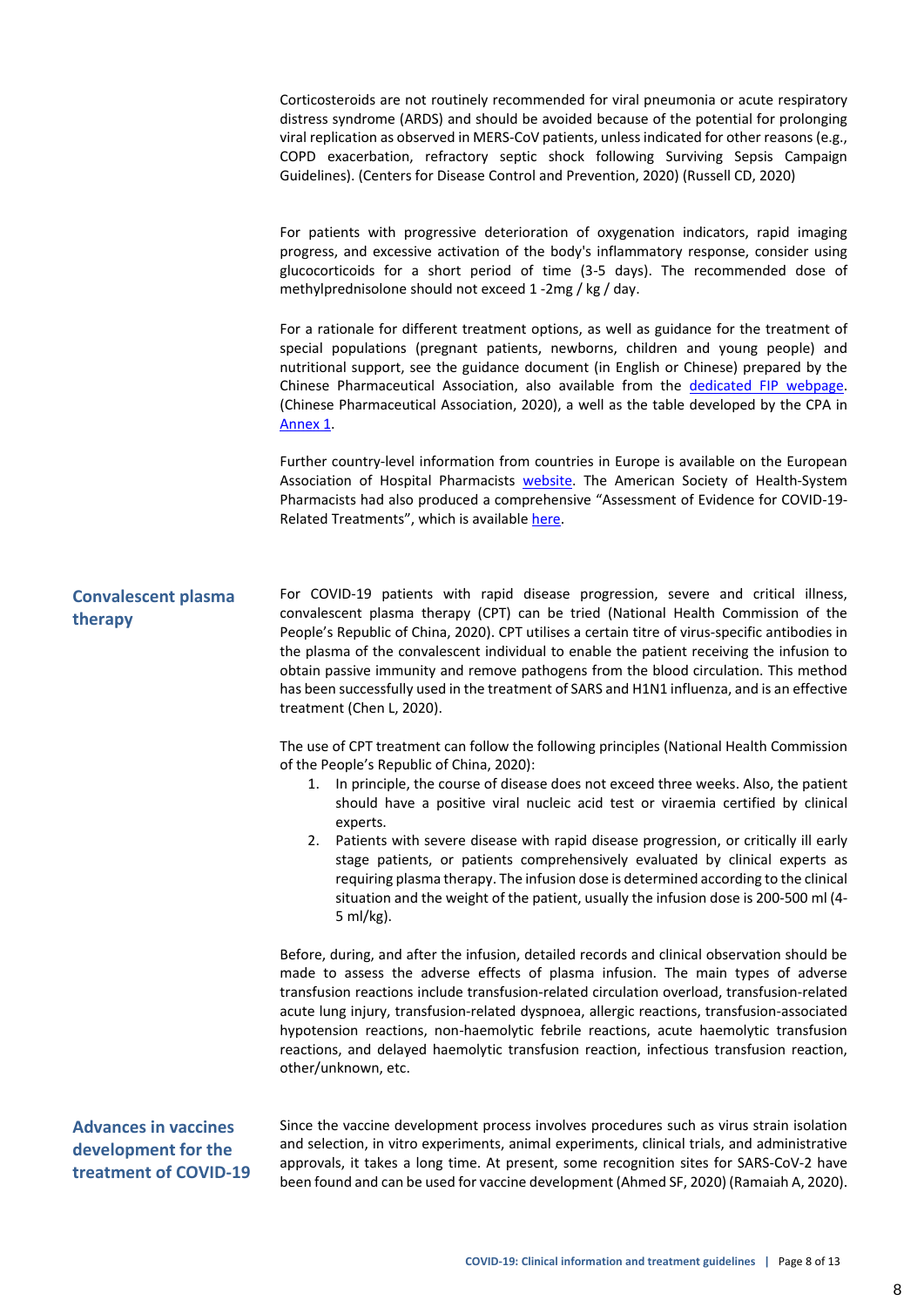<span id="page-9-0"></span>The Ministry of Science and Technology of the People's Republic of China has organised national key units to carry out joint research, and arranged five technical routes in parallel, including inactivated vaccines, recombinant genetically engineered vaccines, adenovirus vector vaccines, nucleic acid vaccines (mRNA vaccine and DNA vaccine), and vaccines made from attenuated influenza viral vaccine vectors. Some vaccines have entered the research stage for safety and effectiveness in experimental animals. It is expected that by April 2020, according to the relevant national laws and regulations, some vaccines will enter clinical research or emergency use. (Sun C, 2020) **Progress of clinical trials for the treatment of COVID-19** At present, clinical research projects on new coronavirus pneumonia drugs are ongoing. As of 9 am on 8 March 2020, a total of 436 clinical trials were retrieved from the Chinese Clinical Trials Registry, and a total of 181 clinical trials involving drug treatment were screened out, of which 107 were randomised controlled trials, four were real-world studies, and 70 were non-randomised controlled trials. Of the 181 studies, 176 were initiated by Chinese research institutions, mainly distributed in Hubei (43), Shanghai (25), Beijing (20), Zhejiang (20) and Guangdong (19). The remaining five studies were initiated by other countries.

> The drugs involved in clinical trials mainly include traditional Chinese medicine (TCM) interventions (64 items), antiviral drugs (40 items), immunotherapy drugs (28 items, such as Interferon, Thymosin, Immunoglobulin, PD1 inhibitors, etc.), anti-malaria drugs (21 items, such as chloroquine, hydroxychloroquine, chloroquine phosphate), glucocorticoids (6 items), and other drugs (22 items, such as vitamin C, vitamin D, polymyocyte injection, zinc sulphate, acetylcysteine, etc.).

> The most clinical trials of antiviral medicines are anti-HIV medicines (14 items, such as lopinavir/ritonavir, darunavir/cobistastat, azivudine), followed by anti-influenza viruses medicines (13, such as umifenovir, fapilavir), and five clinical trials of remdesivir, which are considered to have potential efficacy against COVID-19.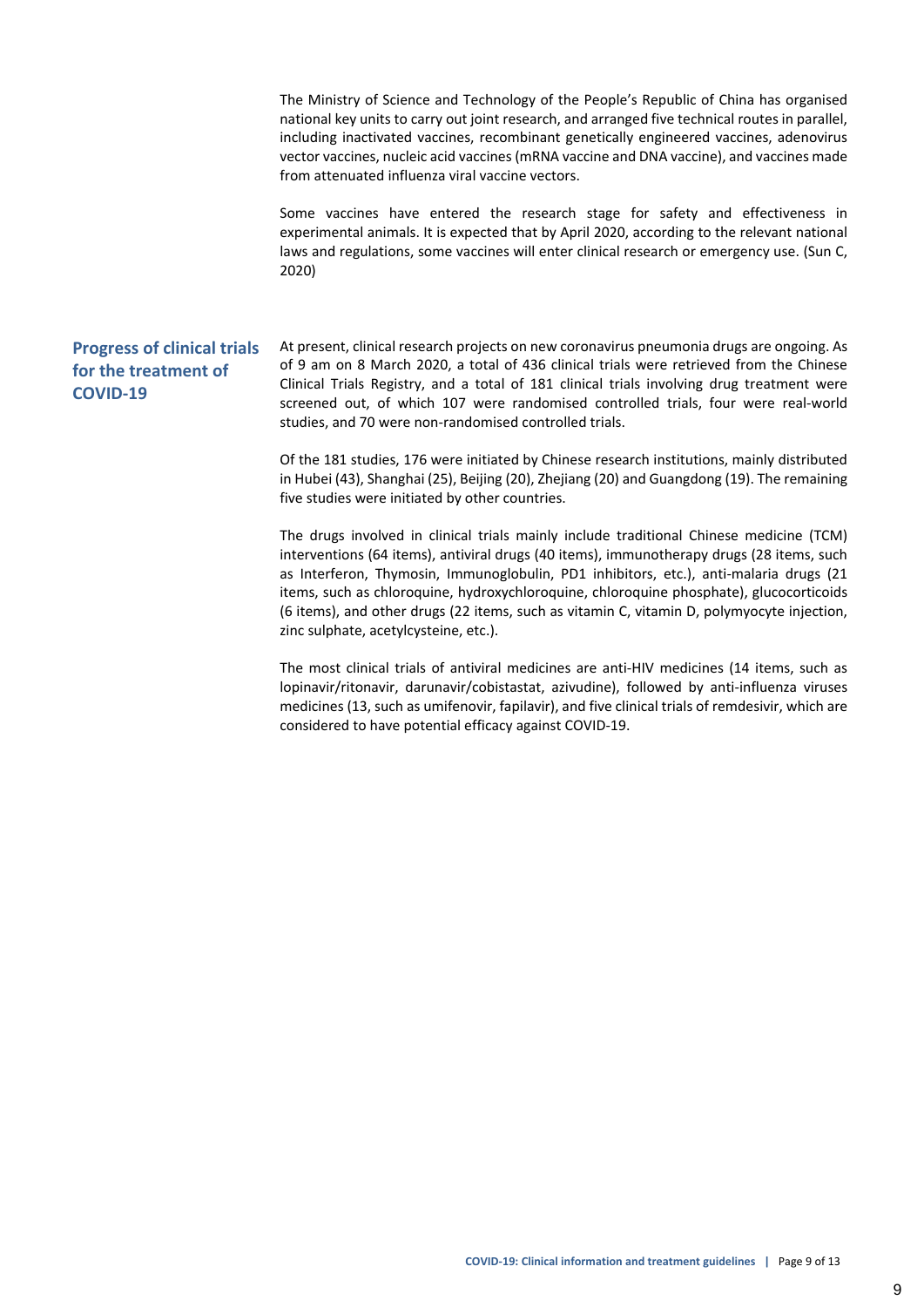### <span id="page-10-0"></span>**Bibliography**

Academy of Breastfeeding Medicine. (2020, March 10). *ABM Statement on Coronavirus 2019 (COVID-19)*. Retrieved from https://www.bfmed.org/abm-statement-coronavirus

Ahmed SF, Q. A. (2020). Preliminary Identification of Potential Vaccine Targets for the COVID-19 Coronavirus (SARS-CoV-2) Based on SARS-CoV Immunological Studies. *Viruses*. Retrieved from https://doi.org/10.3390/v12030254

British Cardiovascular Society and British Society for Heart Failure. (2020, March 16). *Treatment of patients with ACEi or ARB in relation to COVID-19.* Retrieved from https://www.britishcardiovascularsociety.org/news/ACEi-or-ARB-and-COVID-19#.Xm\_GR8MqGdQ.whatsapp

Centers for Disease Control and Prevention. (2020, March 4). *How COVID-19 Spreads*. Retrieved February 1, 2020, from CDC - Coronavirus Disease 2019 (COVID-19): https://www.cdc.gov/coronavirus/2019 ncov/prepare/transmission.html?CDC\_AA\_refVal=https%3A%2F%2Fwww.cdc.gov%2Fcoronavirus%2F2019 ncov%2Fabout%2Ftransmission.html

Centers for Disease Control and Prevention. (2020, March 7). *Interim Clinical Guidance for Management of Patients with Confirmed Coronavirus Disease (COVID-19)*. Retrieved from https://www.cdc.gov/coronavirus/2019-ncov/hcp/clinical-guidance-managementpatients.html

Centers for Disease Control and Prevention. (2020, March 13). *Interim Guidelines for Collecting, Handling, and Testing Clinical Specimens from Persons for Coronavirus Disease 2019 (COVID-19)*. Retrieved from https://www.cdc.gov/coronavirus/2019 nCoV/lab/guidelines-clinical-specimens.html

Chen L, X. J. (2020, February 27). Convalescent plasma as a potential therapy for COVID-19 [J]. *Lancet Infect Dis*. Retrieved from https://doi.org/10.1016/S1473-3099(20)30141-9

Chinese Pharmaceutical Association. (2020). *Coronavirus SARS-CoV-2 Infection: Expert Consensus on Guidance and Prevention Strategies for Hospital Pharmacists and the Pharmacy Workforce (2nd Edition).* Beijing: Chinese Pharmaceutical Association.

European Medicines Agency. (2020, March 18). *EMA gives advice on the use of non-steroidal antiinflammatories for COVID-19 (press release).* Retrieved from https://www.ema.europa.eu/en/news/ema-gives-advice-use-non-steroidal-anti-inflammatories-covid-19

Kampf G, T. D. (2020). Persistence of coronaviruses on inanimate surfaces and its inactivation with biocidal agents. *J Hosp Infect*. doi:https://doi.org/10.1016/j.jhin.2020.01.022

Lauer SA, G. K. (2020, March 10). The Incubation Period of Coronavirus Disease 2019 (COVID-19) From Publicly Reported Confirmed Cases: Estimation and Application. *Ann Intern Med*. Retrieved from https://annals.org/aim/fullarticle/2762808/incubation-periodcoronavirus-disease-2019-covid-19-from-publicly-reported

Lei Fang, G. K. (2020, March 11). Are patients with hypertension and diabetes mellitus at increased risk for COVID-19 infection? *The Lancet*. Retrieved March 15, 2020, from https://www.thelancet.com/action/showPdf?pii=S2213-2600%2820%2930116-8

Li, F. (2016, September 29). Structure, Function, and Evolution of Coronavirus Spike Proteins. *Annual Review of Virology, 3*(1), 237- 261. doi:10.1146/annurev-virology-110615-042301

Markus Hoffmann, H. K.-W. (2020, April 6). SARS-CoV-2 Cell Entry Depends on ACE2 and TMPRSS2 and Is Blocked by a Clinically Proven Protease Inhibitor. Retrieved from https://doi.org/10.1016/j.cell.2020.02.052

McIntosh, K. (2020, March 13). *Coronavirus disease 2019 (COVID-19) - Special situation: Pregnant women*. (M. S. Hirsch, Editor) Retrieved from UpToDate: https://www.uptodate.com/contents/coronavirus-disease-2019-covid-19?search=covid%2019&source=search\_result&selectedTitle=1~18&usage\_type=default&display\_rank=1#H2133052422

Michelle L. Holshue, M. C.-C. (2020, January 31). First Case of 2019 Novel Coronavirus in the United States. *New England Journal of Medicine*, NA. doi:DOI: 10.1056/NEJMoa2001191

Ministry of Health of New Zealand. (2020, March 14). *Updated Advice for Health Professionals: Novel Coronavirus (COVID-19) .* Retrieved from https://www.health.govt.nz/system/files/documents/pages/updated-advice-for-health-professionals-14mar20-v3.pdf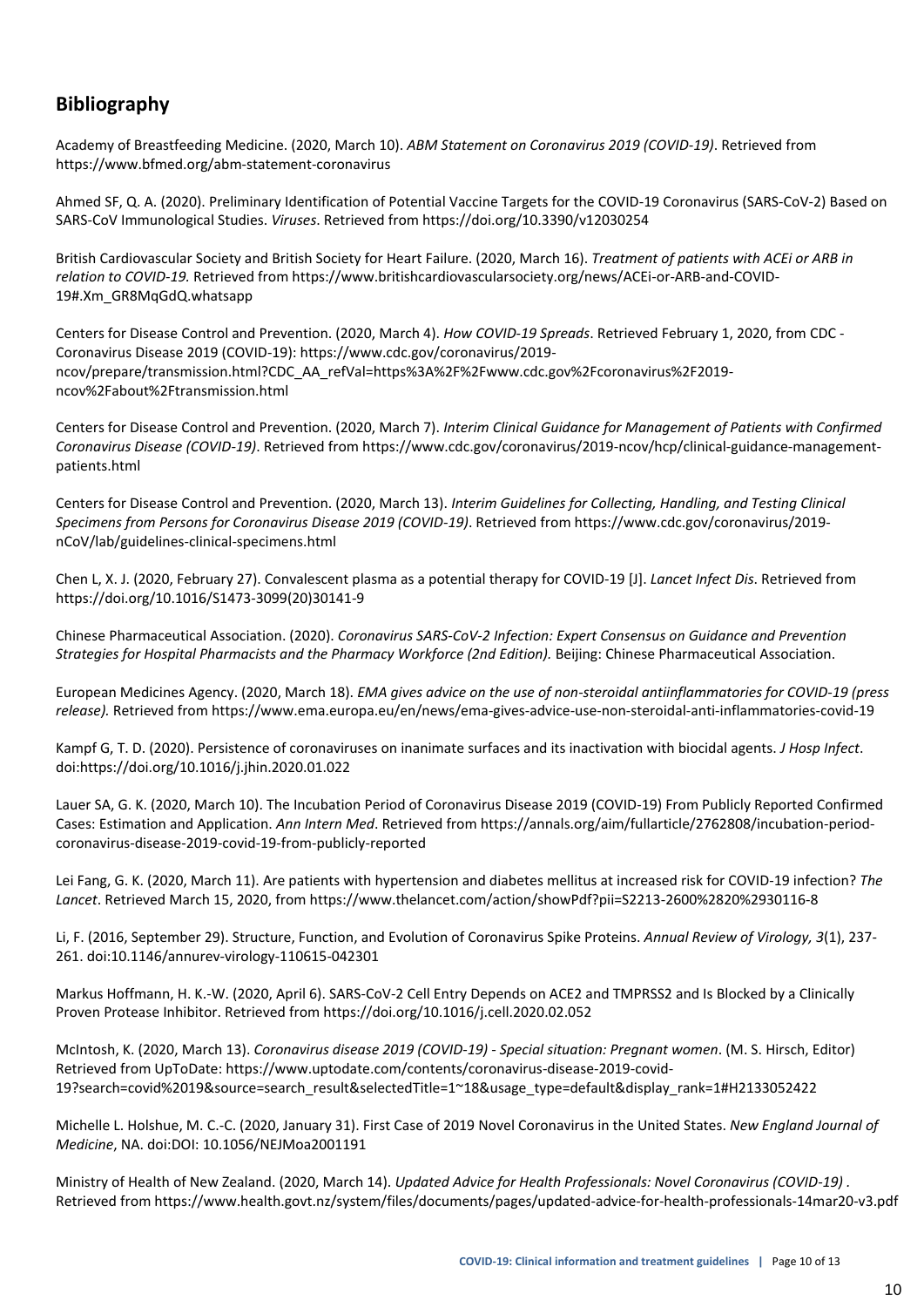Nanshan Chen, M. Z. (2020). Epidemiological and clinical characteristics of 99 cases of 2019 novel coronavirus pneumonia in Wuhan, China: a descriptive study. *The Lancet*, NA. Retrieved February 4, 2020, from https://www.thelancet.com/journals/lancet/article/PIIS0140-6736(20)30211-7/fulltext

National Health Commission of the People's Republic of China. (2020, March 03). *New coronavirus pneumonia(COVID-19) diagnosis and treatment plan (Interim guidance V7)[EB/OL].* Retrieved from http://www.nhc.gov.cn/yzygj/s7653p/202003/46c9294a7dfe4cef80dc7f5912eb1989.shtml

National Health Commission of the People's Republic of China. (2020, March 04). The clinic guideline of convalescent plasma therapy (trial version 2) [EB/OL]. Retrieved from http://www.nhc.gov.cn/yzygj/s7658/202003/61d608a7e8bf49fca418a6074c2bf5a2.shtml

Ni Qin, D. C. (2020, March 02). Retrospective study of low-to-moderate dose glucocorticoids on viral clearance in patients with novel coronavirus pneumonia[J/OL]. *Chinese Journal of Clinical Infectious Diseases*. Retrieved from http://rs.yiigle.com/yufabiao/1183306.htm

Ramaiah A, A. V. (2020). Insights into Cross-species Evolution of Novel Human Coronavirus 2019-nCoV and Defining Immune Determinants for Vaccine Development[D]. *bioRxiv*. doi:https://doi.org/10.1101/2020.01.29.925867

Roman Wölfel, V. M. (2020, March 8). Clinical presentation and virological assessment of hospitalized cases of coronavirus disease 2019 in a travel-associated transmission cluster. *medRxiv*. Retrieved from https://www.medrxiv.org/content/10.1101/2020.03.05.20030502v1.full.pdf

Rothe, C. (2020, January 30). *Transmission of 2019-nCoV Infection from an Asymptomatic Contact in Germany.* Retrieved from New England Journal of Medicine - Correspondence: https://www.nejm.org/doi/full/10.1056/NEJMc2001468

Ruiyun Li, S. P. (2020, March 16). Substantial undocumented infection facilitates the rapid dissemination of novel coronavirus (SARS-CoV2). *Science*. doi:10.1126/science.abb3221

Russell CD, M. J. (2020, February 6). Clinical evidence does not support corticosteroid treatment for 2019-nCoV lung injury. *The Lancet, 395*(10223), 473-475. Retrieved from https://www.thelancet.com/journals/lancet/article/PIIS0140-6736(20)30317-2/fulltext

Sun C, H. Q. (2020, March 8). Exploring preventive measures for COVID-19 based on the existing virus vaccines [J/OL]. . *Shandong Science, 02*, 1-18. Retrieved from http://kns.cnki.net/kcms/detail/37.1188.N.20200303.1027.002.html

Technology.org. (2020, March 9). *The Coronavirus has already Mutated into Two Different Types, Researchers Find*. Retrieved March 13, 2020, from https://www.technology.org/2020/03/09/the-coronavirus-has-already-mutated-into-two-different-types-researchersfind/

Wei Runan, Z. N. (2020, February 28). Early antiviral therapy of abidor combined with lopinavir/ritonavir and re-combinant interferonα-2b in patients with novel coronavirus pneumonia in Zhejiang: A multicenter and prospective study[J/OL]. *Chinese Journal of Clinical Infectious Diseases*. Retrieved from http://rs.yiigle.com/yufabiao/1182773.htm.

World Health Organization. (2020, March). *Coronavirus disease (COVID-19) advice for the public*. Retrieved from https://www.who.int/emergencies/diseases/novel-coronavirus-2019/advice-for-public

World Health Organization. (2020, January 20). *Home care for patients with suspected novel coronavirus (nCoV) infection presenting with mild symptoms and management of contacts.* Retrieved from https://www.who.int/publications-detail/home-care-for-patientswith-suspected-novel-coronavirus-(ncov)-infection-presenting-with-mild-symptoms-and-management-of-contacts

World Health Organization. (2020, March 9). *Q&A on coronaviruses*. Retrieved from https://www.who.int/news-room/q-a-detail/q-acoronaviruses

World Health Organization. (2020). *Report of the WHO-China Joint Mission on Coronavirus Disease 2019 (COVID-19).* Retrieved from https://www.who.int/docs/default-source/coronaviruse/who-china-joint-mission-on-covid-19-final-report.pdf

Xiaolu Tang, C. W. (2020, March 3). On the origin and continuing evolution of SARS-CoV-2. *National Science Review*. doi:https://doi.org/10.1093/nsr/nwaa036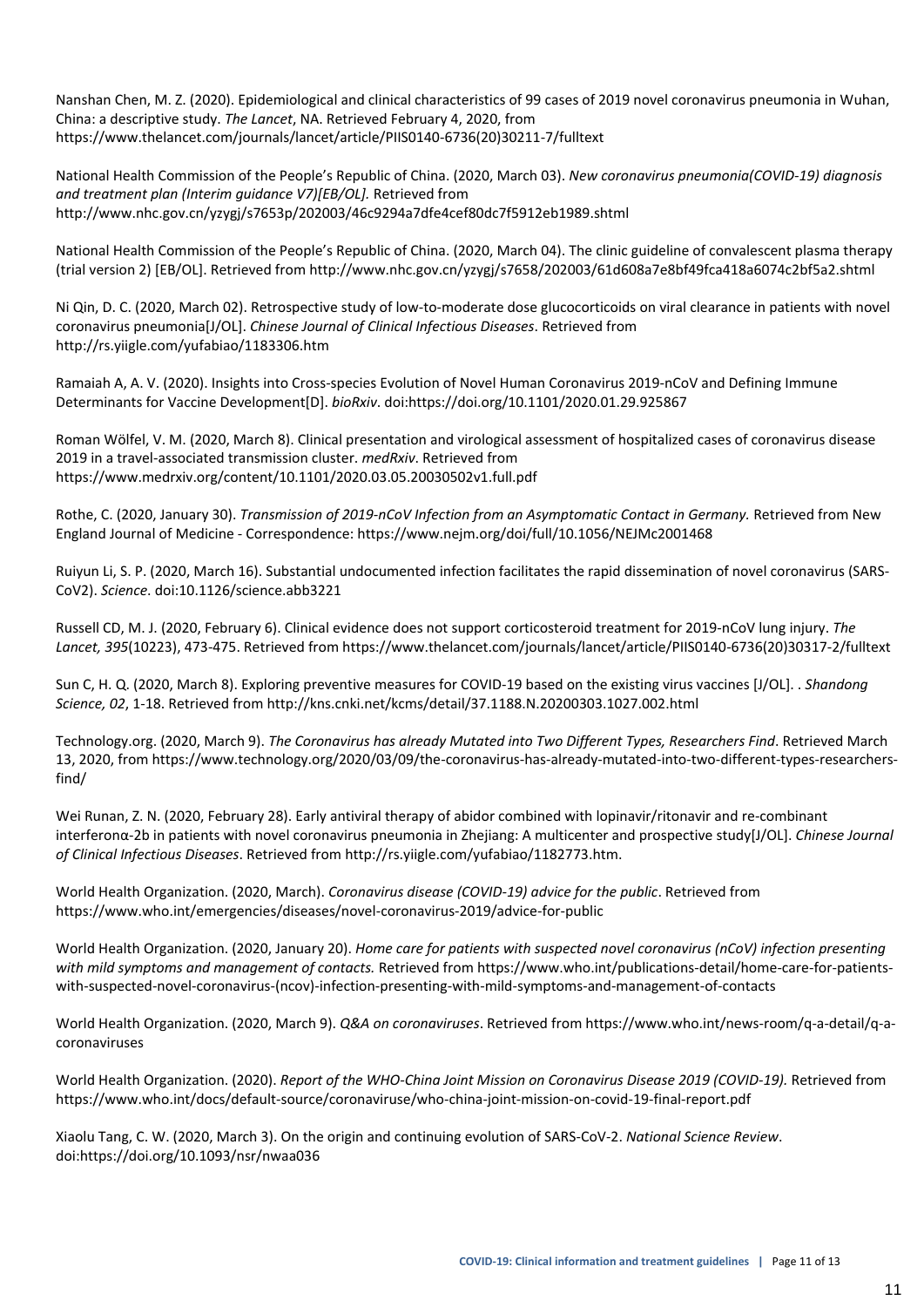### <span id="page-12-0"></span>**ANNEX 1: List of key medicines for the treatment of COVID-19**

This list was compiled by the Chinese Pharmaceutical Association, except for paracetamol, which was added by FIP. For the rationale and supporting references for each therapeutic option, consult the original document (in English), available on the FIP dedicated webpage. (Chinese Pharmaceutical Association, 2020) Note: This list is for reference only, medical institution can make adjustments according to their specific conditions.

| <b>Type of treatment</b>           | Drug name                                                       | <b>Dosage form and specifications</b>                          |  |  |  |
|------------------------------------|-----------------------------------------------------------------|----------------------------------------------------------------|--|--|--|
|                                    |                                                                 | Recombinant human interferon $\alpha$ -2a injection: 3         |  |  |  |
|                                    |                                                                 | million IU, 5 million IU;                                      |  |  |  |
|                                    | Recombinant Human Interferon                                    | Recombinant human interferon $\alpha$ -2b injection;           |  |  |  |
| Antiviral treatment                |                                                                 | Recombinant human interferon $\alpha$ -2b injection            |  |  |  |
|                                    |                                                                 | (P.putida): 3 million IU, 5 million IU                         |  |  |  |
|                                    | Lopinavir/ritonavir                                             | Capsule: lopinavir 200mg, ritonavir 50mg                       |  |  |  |
|                                    | Ribavirin                                                       | Injection: 1ml: 0.1g                                           |  |  |  |
| Antimicrobial agents               | According to the existing drug list of the medical institution  |                                                                |  |  |  |
|                                    |                                                                 | Tablet, granules: 0.1g, 0.2g;                                  |  |  |  |
|                                    | Ibuprofen                                                       | Capsule: 0.2g;                                                 |  |  |  |
| Antipyretic and analgesic          |                                                                 | Slow release (tablet, capsule): 0.3g;                          |  |  |  |
| treatment                          |                                                                 | Suspension: 60ml:1.2g, 100ml:2g                                |  |  |  |
|                                    | Paracetamol / acetaminophen                                     | Up to 4 g per day                                              |  |  |  |
|                                    | According to the existing drug list of your medical institution |                                                                |  |  |  |
| Corticosteroids (when strictly     |                                                                 | Tablet: 4mg                                                    |  |  |  |
| necessary, as per medical          |                                                                 |                                                                |  |  |  |
| assessment of individual patients, | Methylprednisolone                                              | (Sodium succinate) sterile powder for injection :              |  |  |  |
| mostly in hospital settings)       |                                                                 | 40mg, 500mg                                                    |  |  |  |
| Intestinal microecological         |                                                                 |                                                                |  |  |  |
| preparations                       | According to the existing drug list of your medical institution |                                                                |  |  |  |
| Other gastrointestinal treatment   | According to the existing drug list of your medical institution |                                                                |  |  |  |
| Antitussive treatment              | According to the existing drug list of your medical institution |                                                                |  |  |  |
| Sputum removal treatment           | According to the existing drug list of your medical institution |                                                                |  |  |  |
| Anti-asthmatic treatment           |                                                                 | According to the existing drug list of the medical institution |  |  |  |
|                                    |                                                                 | Soft capsule: 0.45g;                                           |  |  |  |
|                                    |                                                                 | Dripping pill: 2.6g/bag                                        |  |  |  |
|                                    | Huoxiangzhengqi                                                 | Concentrated pills: 8 pills drops are equivalent to            |  |  |  |
|                                    |                                                                 | 3g herbal slices                                               |  |  |  |
|                                    |                                                                 | Tincture: 10ml;                                                |  |  |  |
|                                    |                                                                 | Oral Solution: 10ml                                            |  |  |  |
|                                    | Jinhua Qinggan                                                  | Granules: 5g (equivalent to 17.3g herbal slices)               |  |  |  |
|                                    | LianhuaQingwen                                                  | Capsule: 0.35g;                                                |  |  |  |
|                                    |                                                                 | Granules: 6g/bag                                               |  |  |  |
| Chinese patent medicines           | ShufengJiedu                                                    | Capsule: 0.52g                                                 |  |  |  |
|                                    |                                                                 | Concentrated pills: 8 pills equivalent to 6g herbal            |  |  |  |
|                                    | Fangfengtongsheng                                               | slices;                                                        |  |  |  |
|                                    |                                                                 | Watered pill: 6g/bag                                           |  |  |  |
|                                    |                                                                 | Granules: 3g/bag                                               |  |  |  |
|                                    | Xiyanping                                                       | Injection: 2ml:50mg,5ml:125mg                                  |  |  |  |
|                                    | Xuebijing                                                       | Injection: 10ml                                                |  |  |  |
|                                    | Shenfu                                                          | Injection: 10ml                                                |  |  |  |
|                                    | Shengmai                                                        | Injection: 10ml, 20ml                                          |  |  |  |